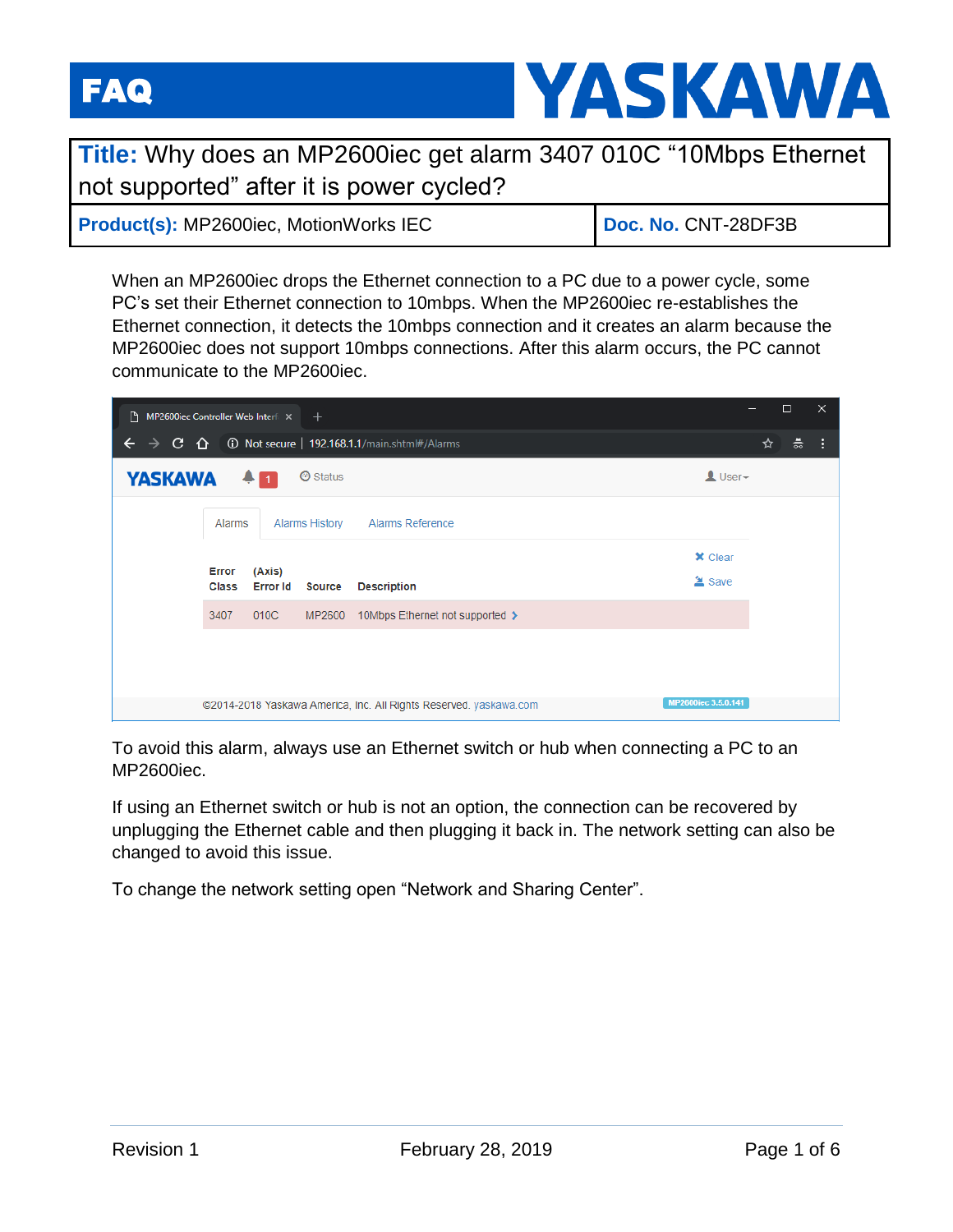

## **Title:** Why does an MP2600iec get alarm 3407 010C "10Mbps Ethernet not supported" after it is power cycled?

**Product(s):** MP2600iec, MotionWorks IEC **Doc. No. CNT-28DF3B** 

## In Windows 7 select Local Area Connection:

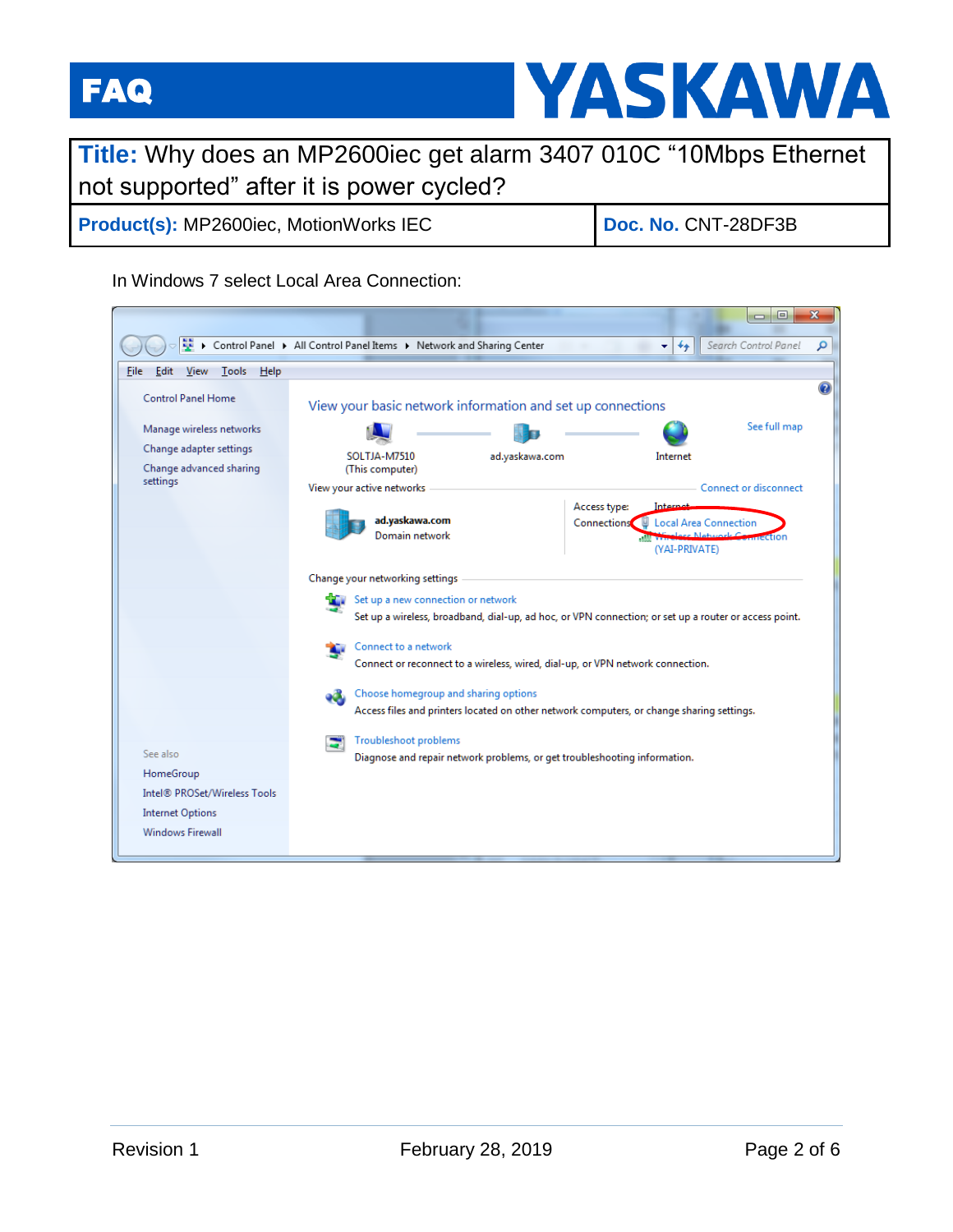

## **Title:** Why does an MP2600iec get alarm 3407 010C "10Mbps Ethernet not supported" after it is power cycled?

**Product(s):** MP2600iec, MotionWorks IEC **Doc. No. CNT-28DF3B** 

## In Windows 10 select Ethernet:

| Network and Sharing Center                  |                                                                                              |                                                                                     | □<br>×   |  |
|---------------------------------------------|----------------------------------------------------------------------------------------------|-------------------------------------------------------------------------------------|----------|--|
|                                             | KE « All Control Panel Ite  > Network and Sharing Center<br>Search Control Panel<br>√ ⊙<br>م |                                                                                     |          |  |
| <b>Control Panel Home</b>                   | View your basic network information and set up connections                                   |                                                                                     |          |  |
| Change adapter settings                     | View your active networks                                                                    |                                                                                     |          |  |
| Change advanced sharing<br>settings         | ad.yaskawa.com<br>Domain network                                                             | Access type:<br>Connections: [D] Ethernet                                           |          |  |
|                                             | Change your networking settings                                                              |                                                                                     |          |  |
|                                             | Set up a new connection or network                                                           |                                                                                     |          |  |
|                                             |                                                                                              | Set up a broadband, dial-up, or VPN connection; or set up a router or access point. |          |  |
|                                             | Troubleshoot problems                                                                        |                                                                                     |          |  |
|                                             |                                                                                              | Diagnose and repair network problems, or get troubleshooting information.           |          |  |
|                                             |                                                                                              |                                                                                     |          |  |
|                                             |                                                                                              |                                                                                     |          |  |
|                                             |                                                                                              |                                                                                     |          |  |
|                                             |                                                                                              |                                                                                     |          |  |
|                                             |                                                                                              |                                                                                     |          |  |
|                                             |                                                                                              |                                                                                     |          |  |
|                                             |                                                                                              |                                                                                     |          |  |
|                                             |                                                                                              |                                                                                     |          |  |
|                                             |                                                                                              |                                                                                     |          |  |
|                                             |                                                                                              |                                                                                     |          |  |
|                                             |                                                                                              |                                                                                     |          |  |
|                                             |                                                                                              |                                                                                     |          |  |
|                                             |                                                                                              |                                                                                     |          |  |
|                                             |                                                                                              |                                                                                     |          |  |
| See also                                    |                                                                                              |                                                                                     |          |  |
| HomeGroup                                   |                                                                                              |                                                                                     |          |  |
| Internet Options<br><b>Windows Firewall</b> |                                                                                              |                                                                                     |          |  |
|                                             |                                                                                              |                                                                                     |          |  |
| 0 items                                     |                                                                                              |                                                                                     | Computer |  |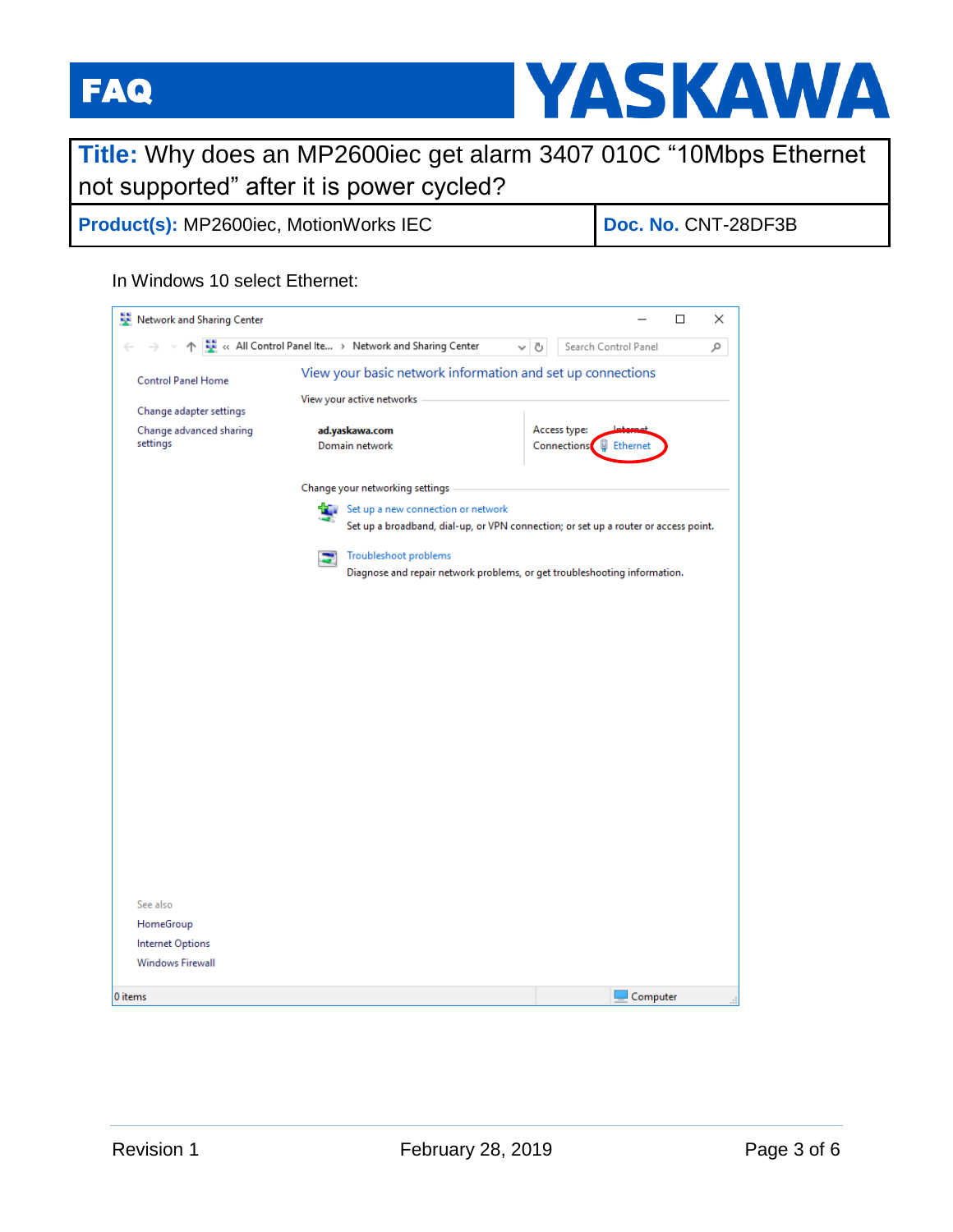

| Title: Why does an MP2600iec get alarm 3407 010C "10Mbps Ethernet |                     |
|-------------------------------------------------------------------|---------------------|
| not supported" after it is power cycled?                          |                     |
| <b>Product(s): MP2600iec, MotionWorks IEC</b>                     | Doc. No. CNT-28DF3B |

In the status dialog select Properties.

| <b>Local Area Connection Status</b> |                |                    | $\mathbf{x}$ |
|-------------------------------------|----------------|--------------------|--------------|
| General                             |                |                    |              |
| Connection                          |                |                    |              |
| IPv4 Connectivity:                  |                | Internet           |              |
| IPv6 Connectivity:                  |                | No Internet access |              |
| Media State:                        |                | <b>Enabled</b>     |              |
| Duration:                           |                | 1 day 05:41:48     |              |
| Speed:                              |                | 100.0 Mbps         |              |
| Details                             |                |                    |              |
| <b>Activity</b>                     |                |                    |              |
|                                     | $Sent$ $-$     | Received           |              |
| Bytes:                              | 54,216,597     | 215,575,798        |              |
| Properties                          | <b>Disable</b> | Diagnose           |              |
|                                     |                | Close              |              |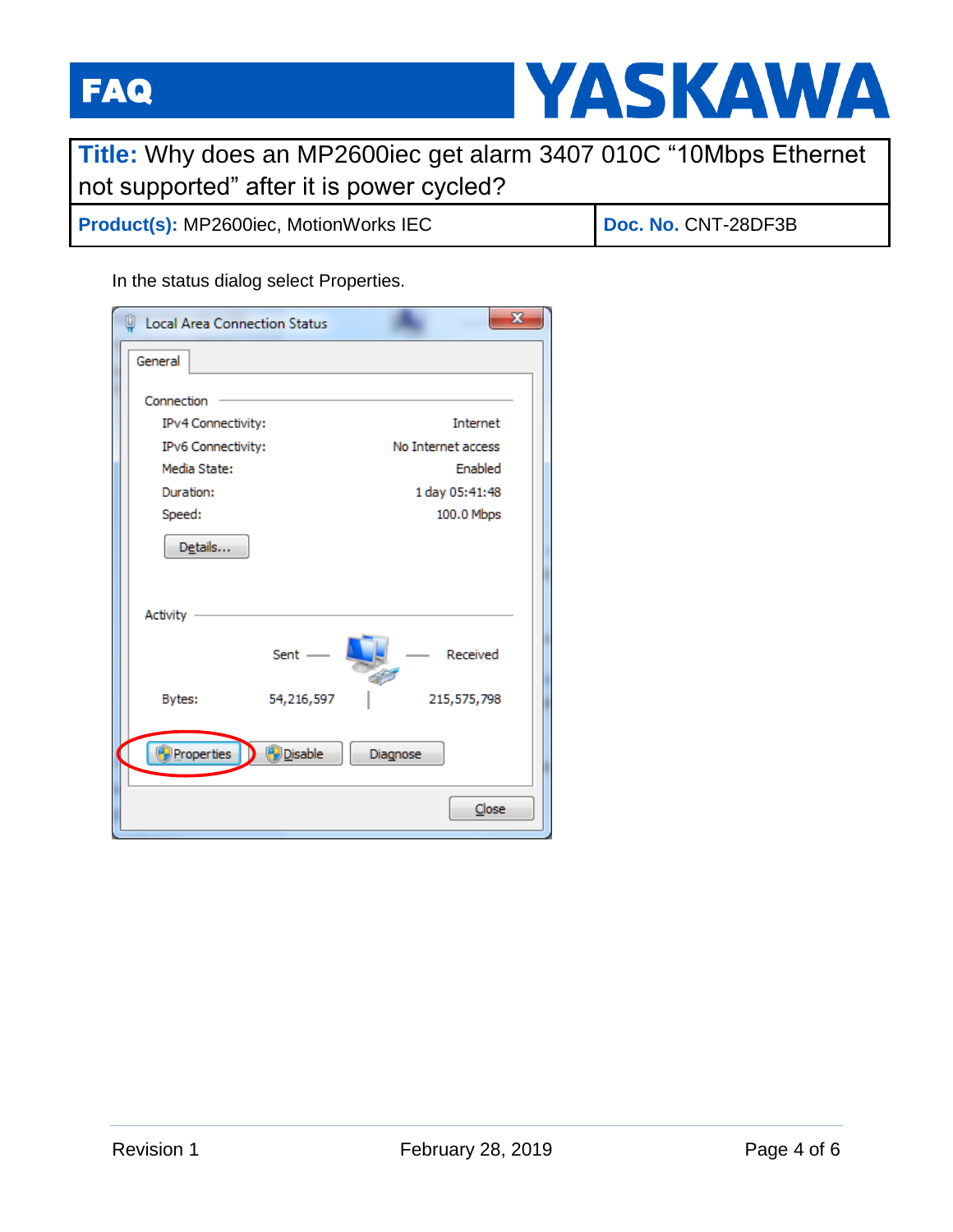

**Title:** Why does an MP2600iec get alarm 3407 010C "10Mbps Ethernet not supported" after it is power cycled?

**Product(s):** MP2600iec, MotionWorks IEC **Doc. No. CNT-28DF3B** 

In the Properties dialog select Configure:

| X<br>Local Area Connection Properties                                                         |
|-----------------------------------------------------------------------------------------------|
| Networking<br>Sharing                                                                         |
| Connect using:                                                                                |
| Intel(R) Ethemet Connection (2) I219-LM #2                                                    |
| Configure                                                                                     |
| This connection uses the following items:                                                     |
| <b>D</b> D <sub>2</sub> Client for Microsoft Networks<br>▲                                    |
| □ ■Npcap Packet Driver (NPCAP)<br>□ ■ Npcap Packet Driver (NPF)                               |
| Ξ<br>□ A VMware Bridge Protocol                                                               |
| ☑ AoS Packet Scheduler                                                                        |
| □ 鳥 File and Printer Sharing for Microsoft Networks<br>Internet Protocol Version 6 (TCP/IPv6) |
| Ш<br>۱<br>∢                                                                                   |
| Install<br>Uninstall<br>Properties                                                            |
| Description                                                                                   |
| Allows your computer to access resources on a Microsoft<br>network.                           |
|                                                                                               |
|                                                                                               |
| OK<br>Cancel                                                                                  |